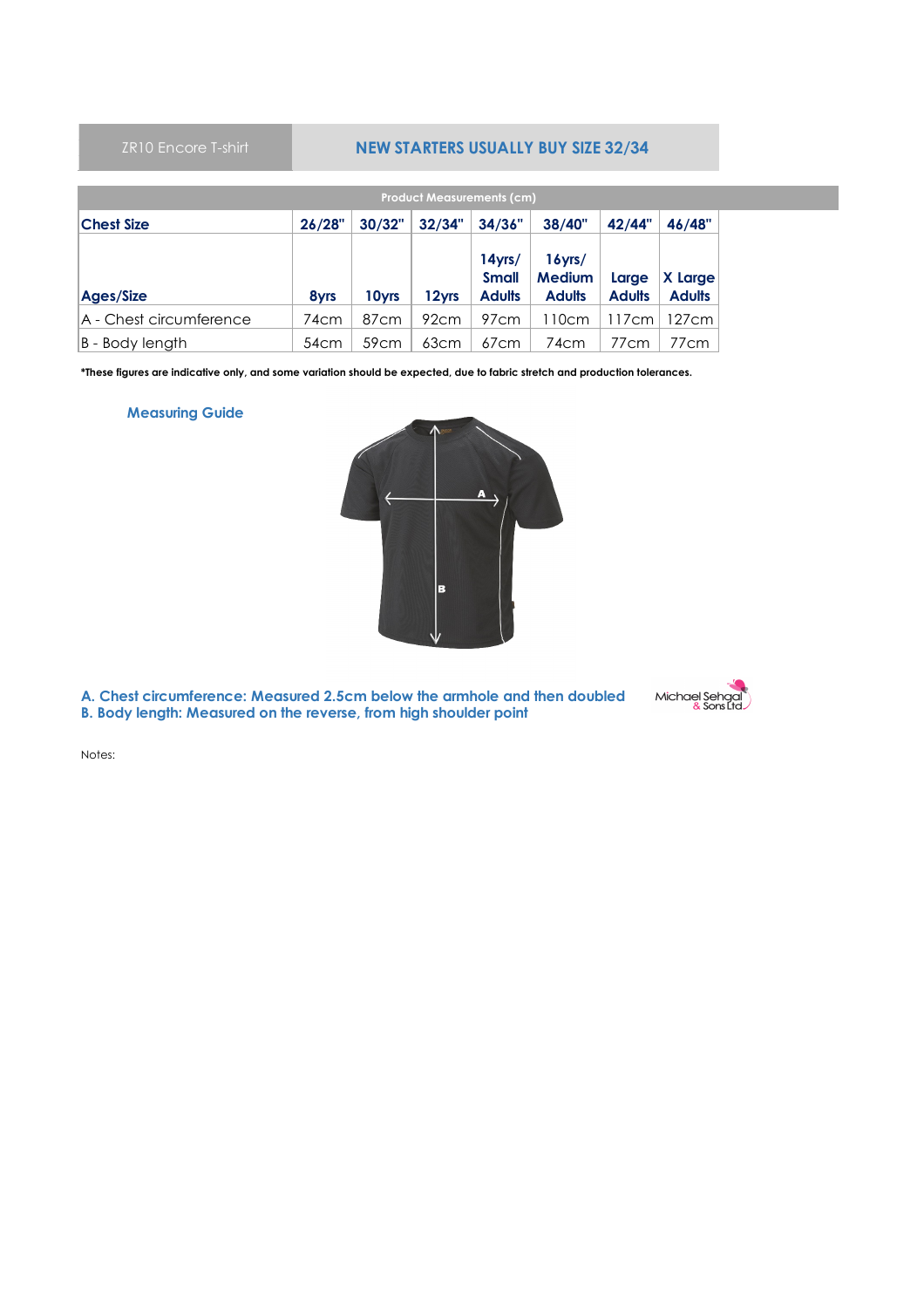| <b>Product Measurements (cm)</b> |                  |        |        |        |        |        |        |        |  |  |  |
|----------------------------------|------------------|--------|--------|--------|--------|--------|--------|--------|--|--|--|
| Chest Size                       | 22/24"           | 26/28" | 30/32" | 32/34" | 34/36" | 38/40" | 42/44" | 46/48" |  |  |  |
| A - Chest circumference          | 69 <sub>cm</sub> | 74cm   | 87cm   | 92cm   | 97cm   | l 10cm | 17cm   | 127cm  |  |  |  |
| $ B - Body$ length               | 51 <sub>cm</sub> | 54cm   | 59cm   | 63cm   | 67cm   | 74cm   | 77cm   | 77cm   |  |  |  |

Measuring Guide



B. Body length: Measured on the reverse from high shoulder point A. Chest circumference: Measured 2.5cm below the armhole and then doubled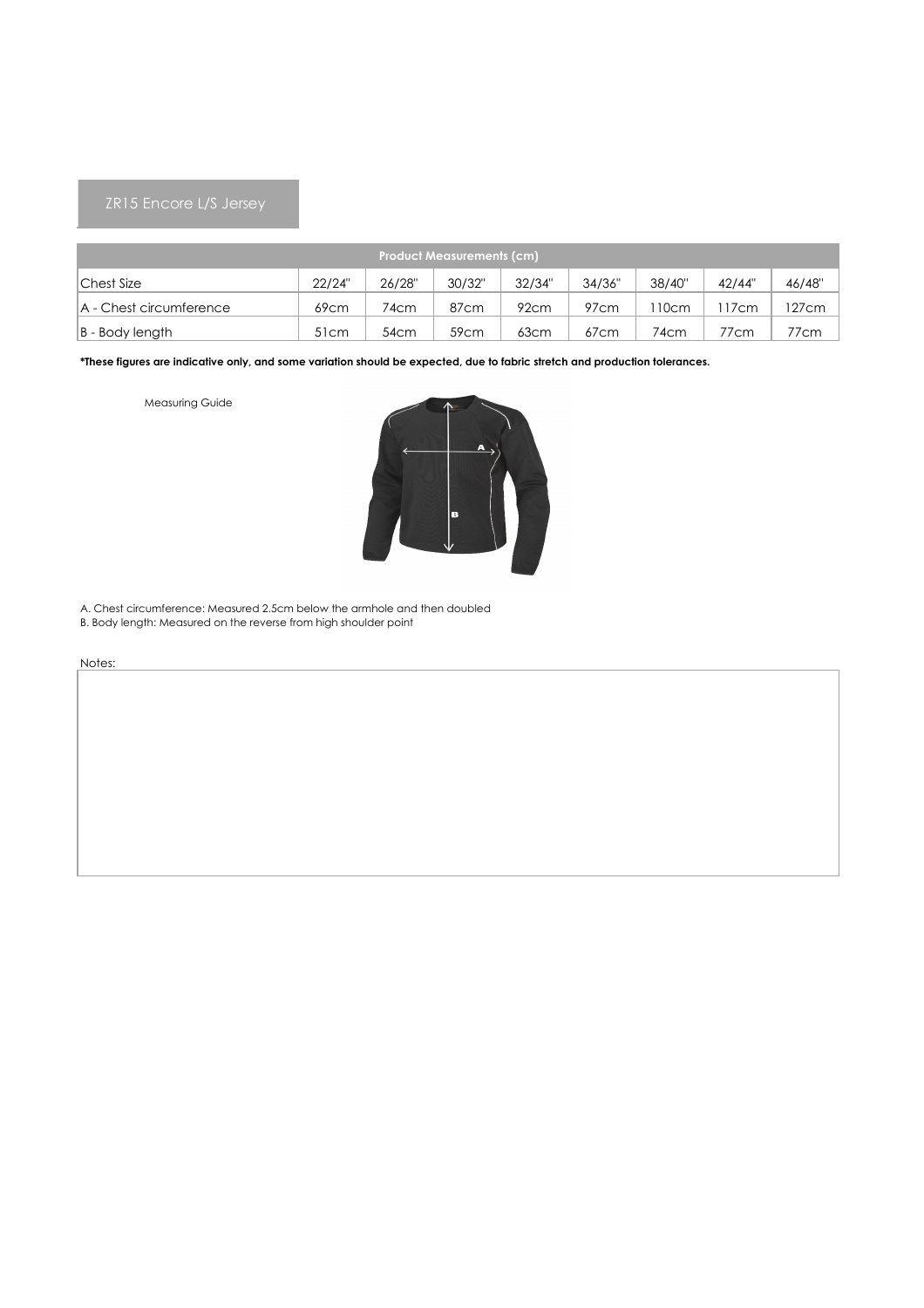## ZR20 Encore Unisex Polo

| <b>Product Measurements (cm)</b> |                  |                  |        |                  |        |                  |        |        |        |  |  |
|----------------------------------|------------------|------------------|--------|------------------|--------|------------------|--------|--------|--------|--|--|
| Chest Size                       | 18/20"           | 22/24"           | 26/28" | 30/32"           | 32/34" | 34/36"           | 38/40" | 42/44" | 46/48" |  |  |
| A - Chest circumference          | 64cm             | 69cm             | 74cm   | 87 <sub>cm</sub> | 92cm   | 97cm             | 10cm   | 17cm   | 127cm  |  |  |
| $ B - Body$ length               | 49 <sub>cm</sub> | 51 <sub>cm</sub> | 54cm   | 59cm             | 63cm   | 67 <sub>cm</sub> | 74cm   | 77cm   | 77cm   |  |  |

**\*These figures are indicative only, and some variation should be expected, due to fabric stretch and production tolerances.**

Measuring Guide



B. Body length: Measured from high shoulder point A. Chest circumference: Measured 1cm below the armhole and then doubled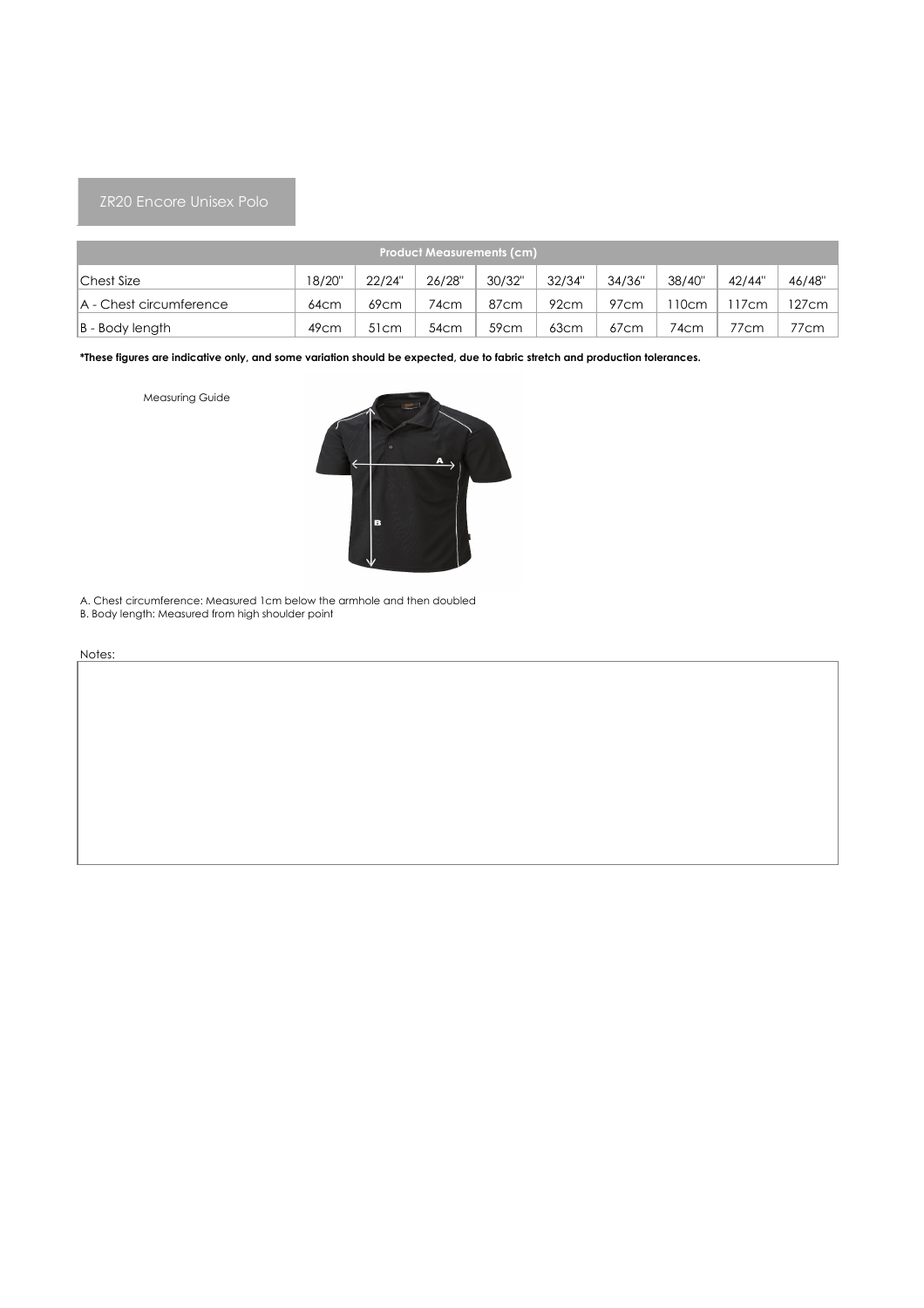## ZR25 Encore Fitted Polo

| <b>Product Measurements (cm)</b> |                  |                  |        |        |        |                  |                  |        |        |  |  |  |
|----------------------------------|------------------|------------------|--------|--------|--------|------------------|------------------|--------|--------|--|--|--|
| Chest Size                       | 18/20"           | 22/24"           | 26/28" | 30/32" | 32/34" | 34/36"           | 38/40"           | 42/44" | 46/48" |  |  |  |
| A - Chest circumference          | 54cm             | 64cm             | 74cm   | 84cm   | 89cm   | 94cm             | 105cm            | 15cm   | 125cm  |  |  |  |
| $ B - Body$ length               | 49 <sub>cm</sub> | 51 <sub>cm</sub> | 54cm   | 56cm   | 58cm   | 59 <sub>cm</sub> | 61 <sub>cm</sub> | 64cm   | 67cm   |  |  |  |

**\*These figures are indicative only, and some variation should be expected, due to fabric stretch and production tolerances.**

Measuring Guide



B. Body length: Measured from high shoulder point A. Chest circumference: Measured 1cm below the armhole and then doubled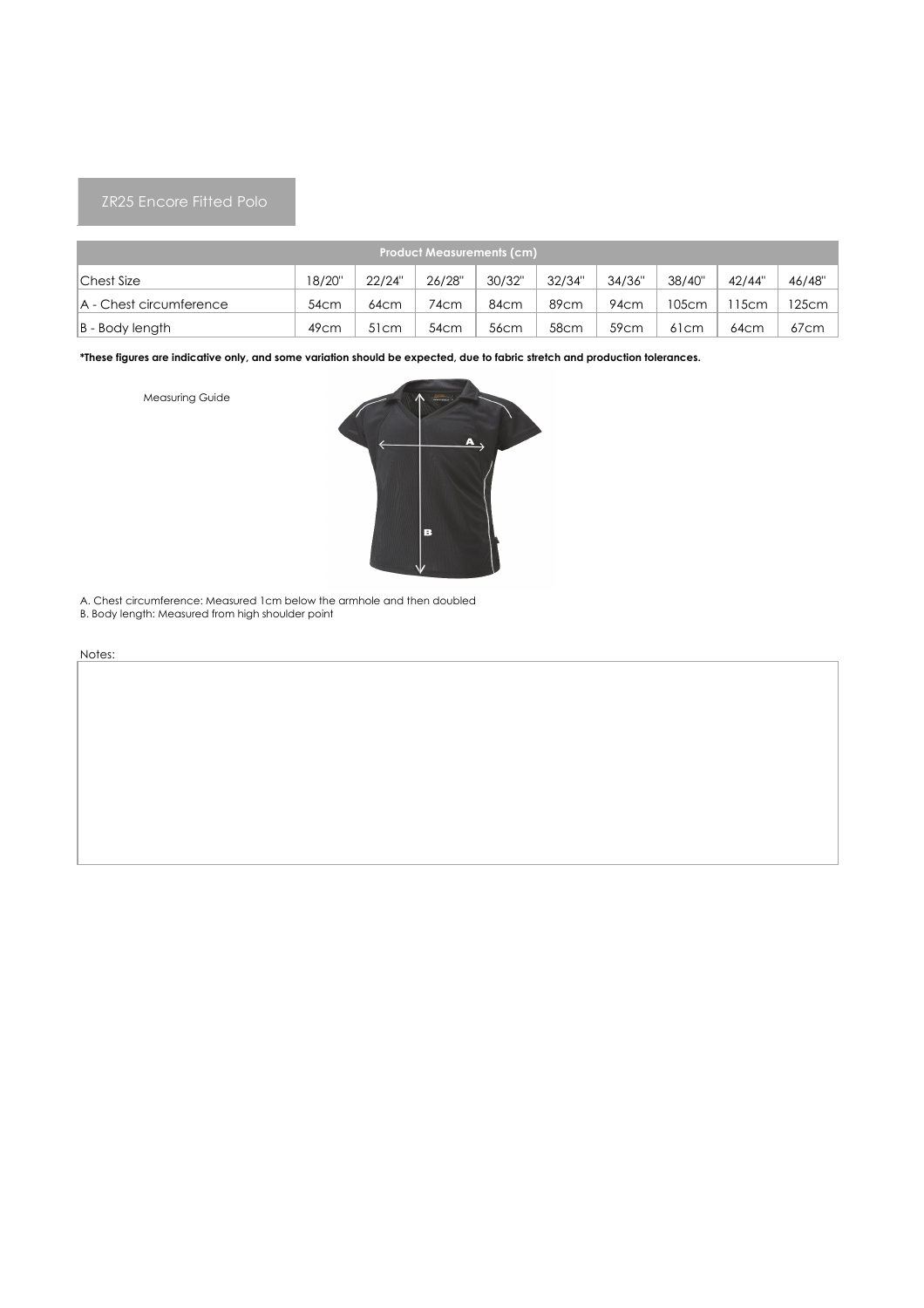## ZR35 Encore Track Pant

| <b>Product Measurements (cm)</b> |                  |                   |        |        |        |        |        |        |  |  |  |
|----------------------------------|------------------|-------------------|--------|--------|--------|--------|--------|--------|--|--|--|
| Waist Size                       | 18/20"           | 22/24"            | 24/26" | 26/28" | 28/30" | 30/32" | 32/34" | 36/38" |  |  |  |
| A - Waist Size                   | 52cm             | 60cm              | 64cm   | 68cm   | 72cm   | 74cm   | 78cm   | 82cm   |  |  |  |
| B - Leg length                   | 55 <sub>cm</sub> | 6 <sub>1</sub> cm | 66cm   | 71cm   | 73cm   | 73cm   | 75cm   | 77cm   |  |  |  |

**tolerances \*These figures are indicative only,and some variation should be expected due to fabric stretch and production tolerances**

Measuring Guide



A. Waist circumference: Measured unstretched on the waistband and then doubled B. Inside leg: Measured flat, from the top of the seam to the hem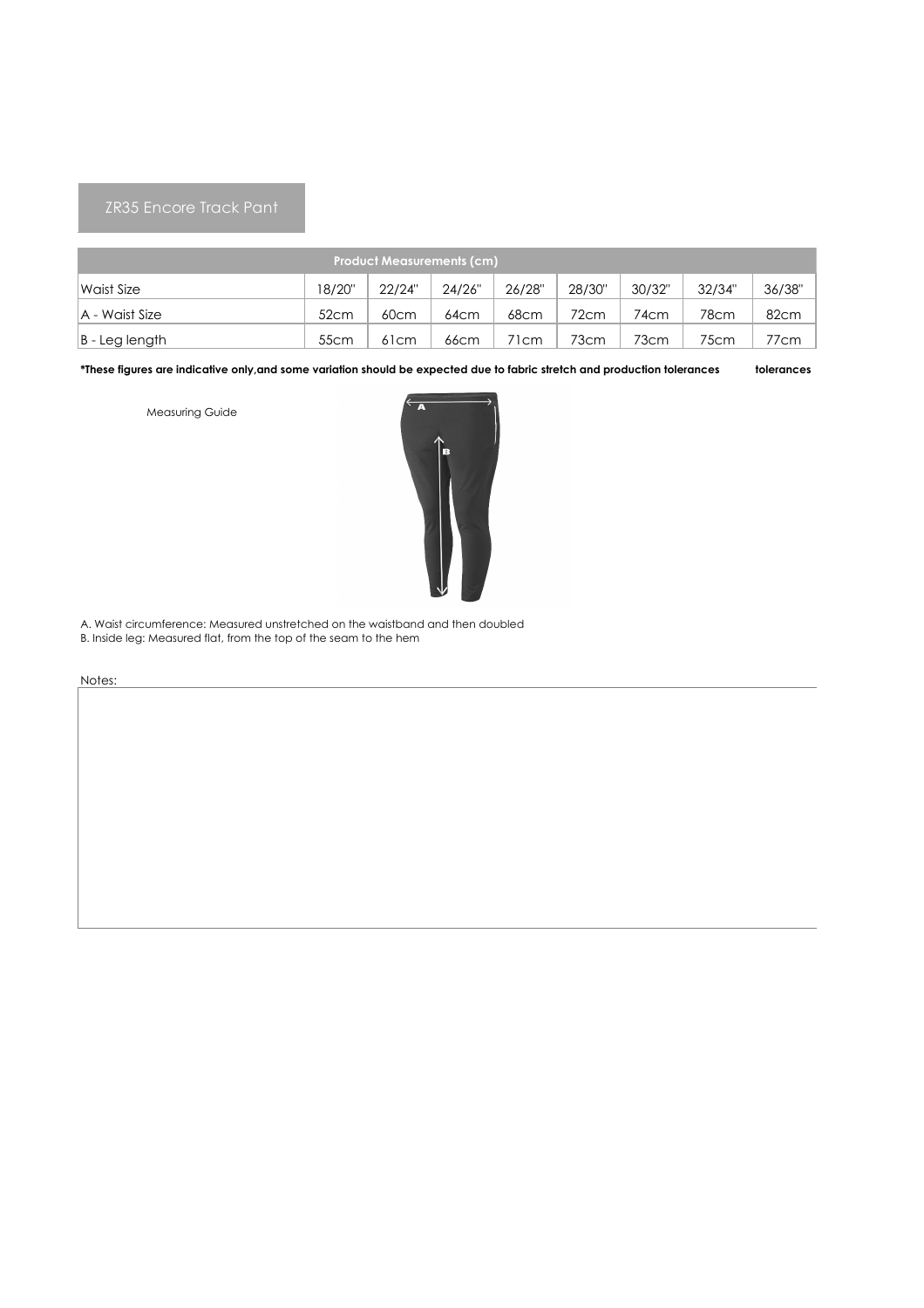| 38/40" |
|--------|
| 86cm   |
| 77cm   |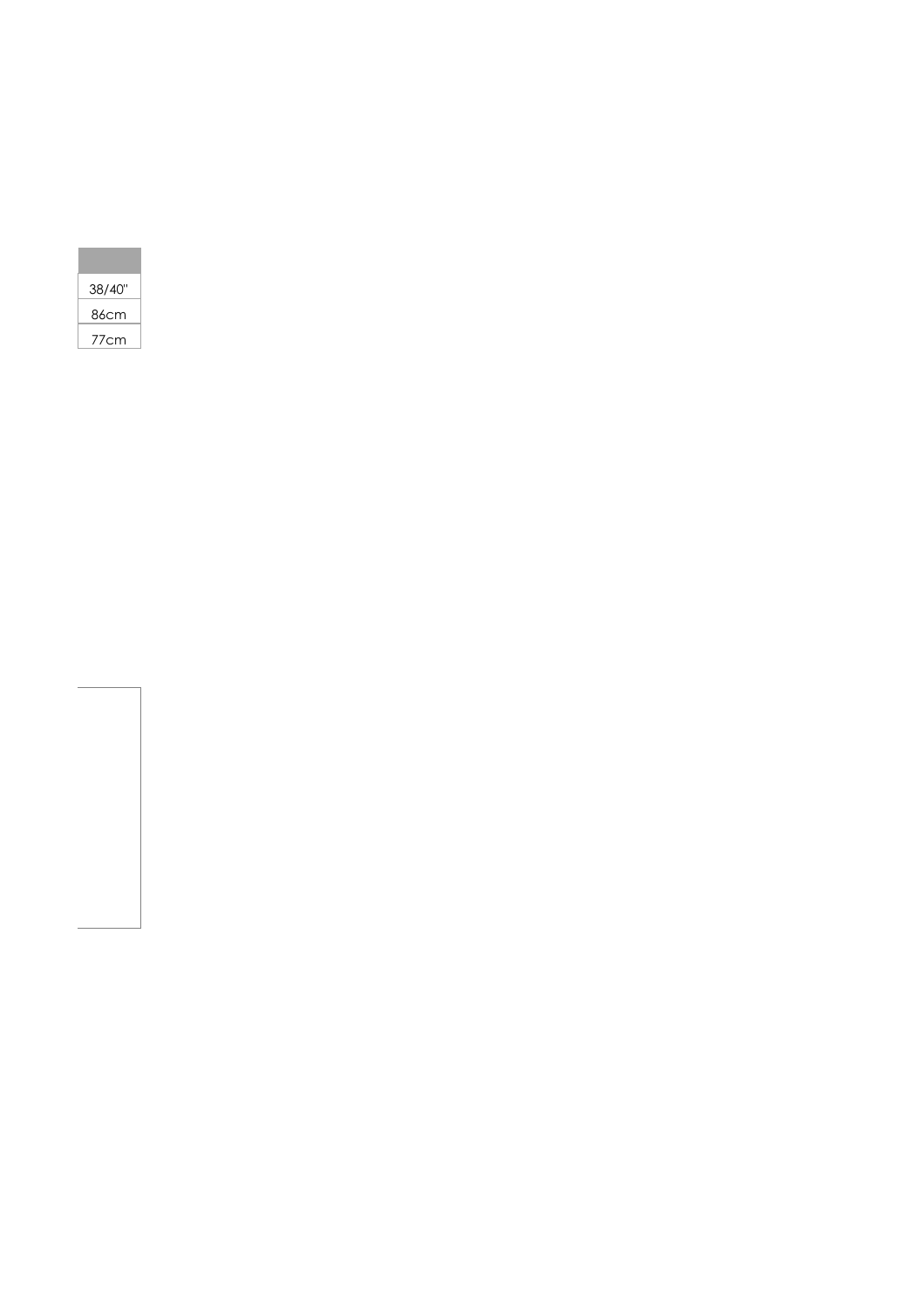# ZR38 Encore Legging

| <b>Product Measurements (cm)</b> |        |        |                  |                  |                  |                  |                  |        |  |  |  |
|----------------------------------|--------|--------|------------------|------------------|------------------|------------------|------------------|--------|--|--|--|
| Waist Size                       | 18/20" | 22/24" | 24/26"           | 26/28"           | 28/30"           | 30/32"           | 32/34"           | 34/36" |  |  |  |
| A - Waist Size                   | 44cm   | 52cm   | 56 <sub>cm</sub> | 60 <sub>cm</sub> | 64cm             | 68m              | 72cm             | 76cm   |  |  |  |
| B - Leg length                   | 80cm   | 82cm   | 83cm             | 84cm             | 85 <sub>cm</sub> | 86 <sub>cm</sub> | 87 <sub>cm</sub> | 88cm   |  |  |  |

**\*These figures are indicative only, and some variation should be expected, due to fabric stretch and production tolerances**

Measuring Guide



A. Waist circumference: Measured unstretched on the waistband and then doubled

B. Leg: Measured flat, from the top of the seam to the hem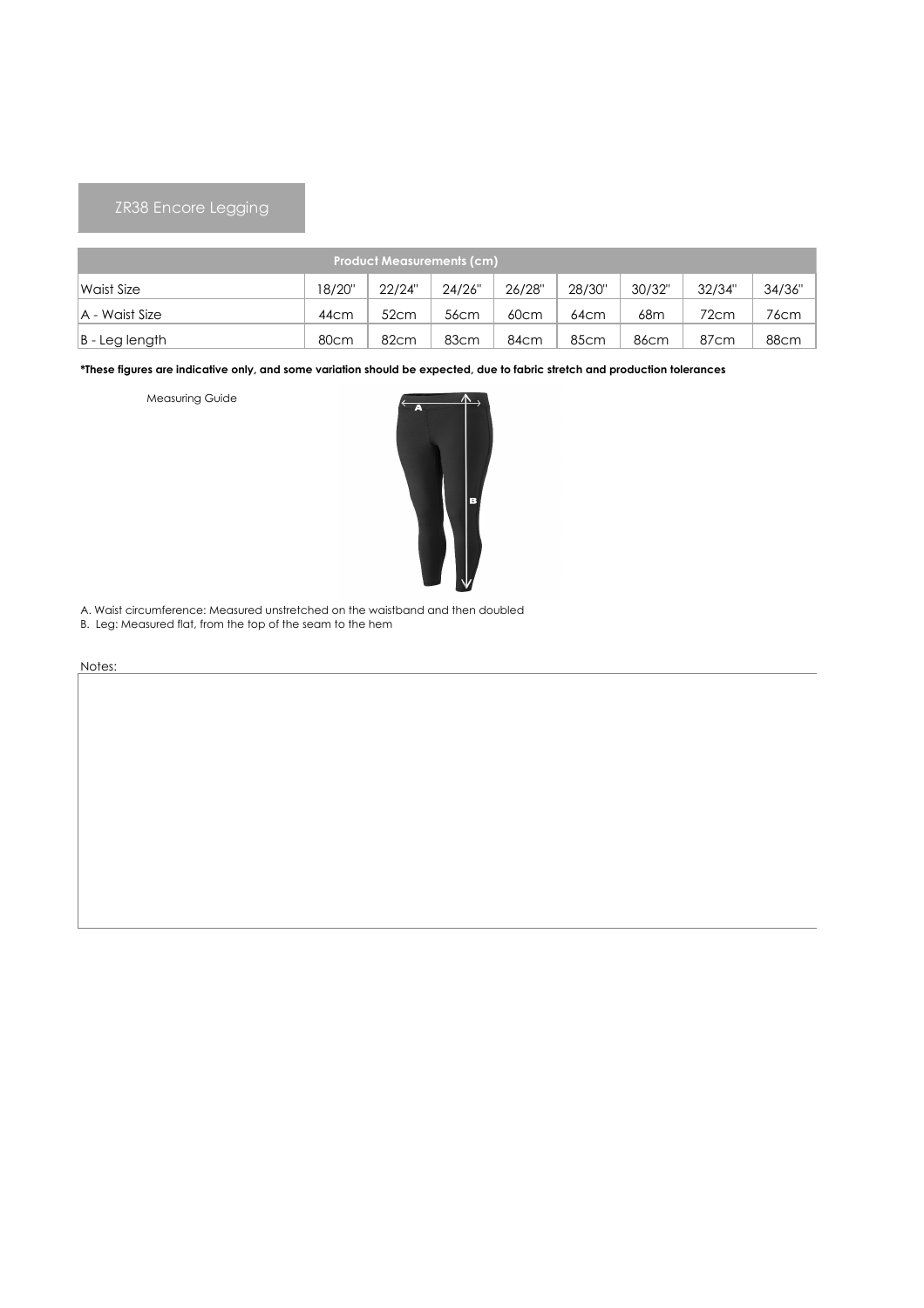| 38/40" |
|--------|
| 80cm   |
| 89cm   |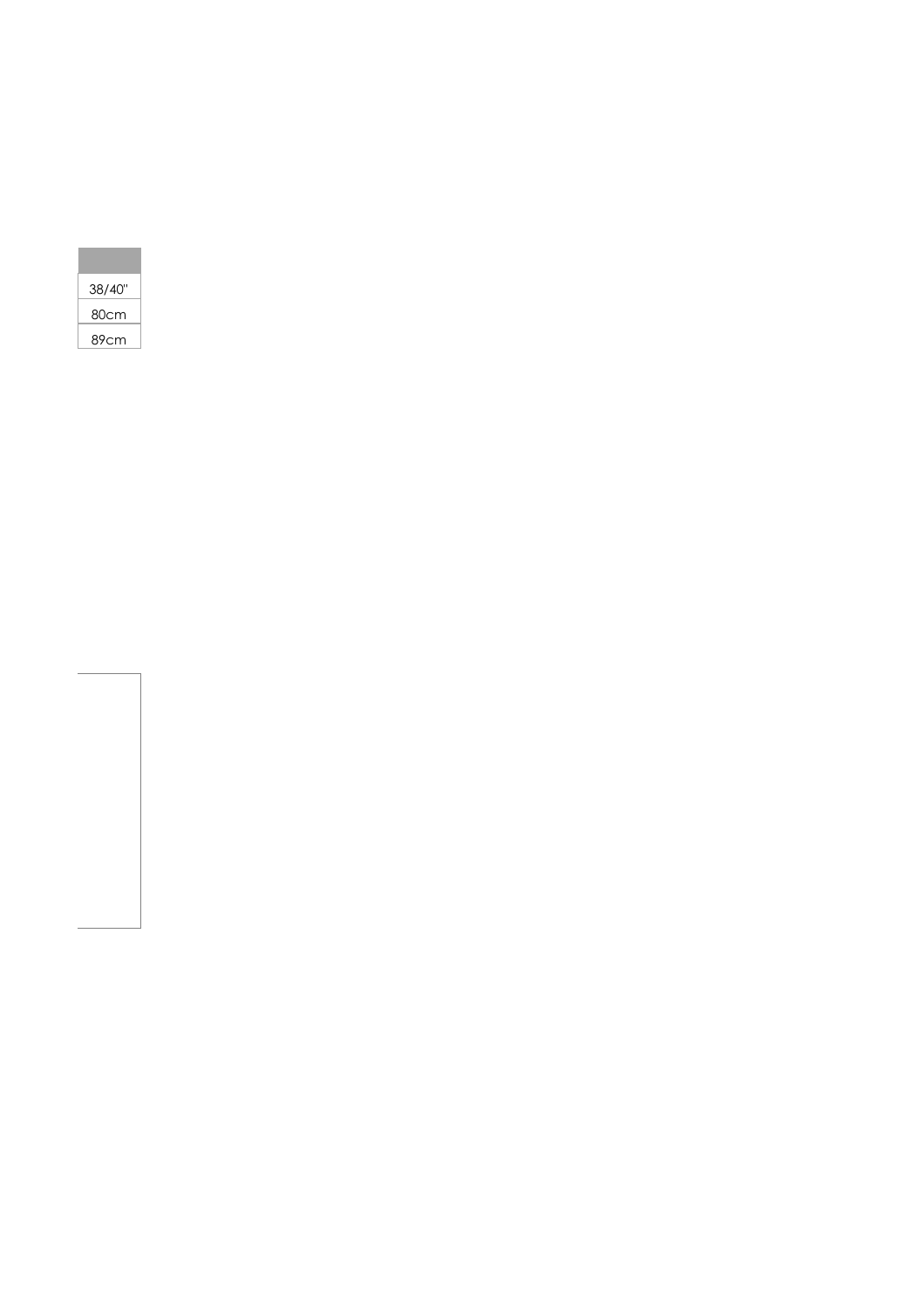# ZR40 Encore Hoodie

| <b>Product Measurements (cm)</b> |                  |        |        |        |        |        |                  |        |  |  |  |
|----------------------------------|------------------|--------|--------|--------|--------|--------|------------------|--------|--|--|--|
| Chest Size                       | 22/24"           | 26/28" | 30/32" | 32/34" | 34/36" | 38/40" | 42/44"           | 46/48" |  |  |  |
| A - Chest circumference          | 72cm             | 82cm   | 92cm   | 97cm   | 102cm  | 7cm    | 128cm            | 138cm  |  |  |  |
| $ B - Body$ length               | 49 <sub>cm</sub> | 53cm   | 60cm   | 64cm   | 67cm   | 74cm   | 78 <sub>cm</sub> | 82cm   |  |  |  |

**\*These figures are indicative only, and some variation should be expected, due to fabric stretch and production tolerances.**

Measuring Guide



A. Chest circumference: Measured 2.5cm below the armhole and then doubled

B. Body length: Measured from high shoulder point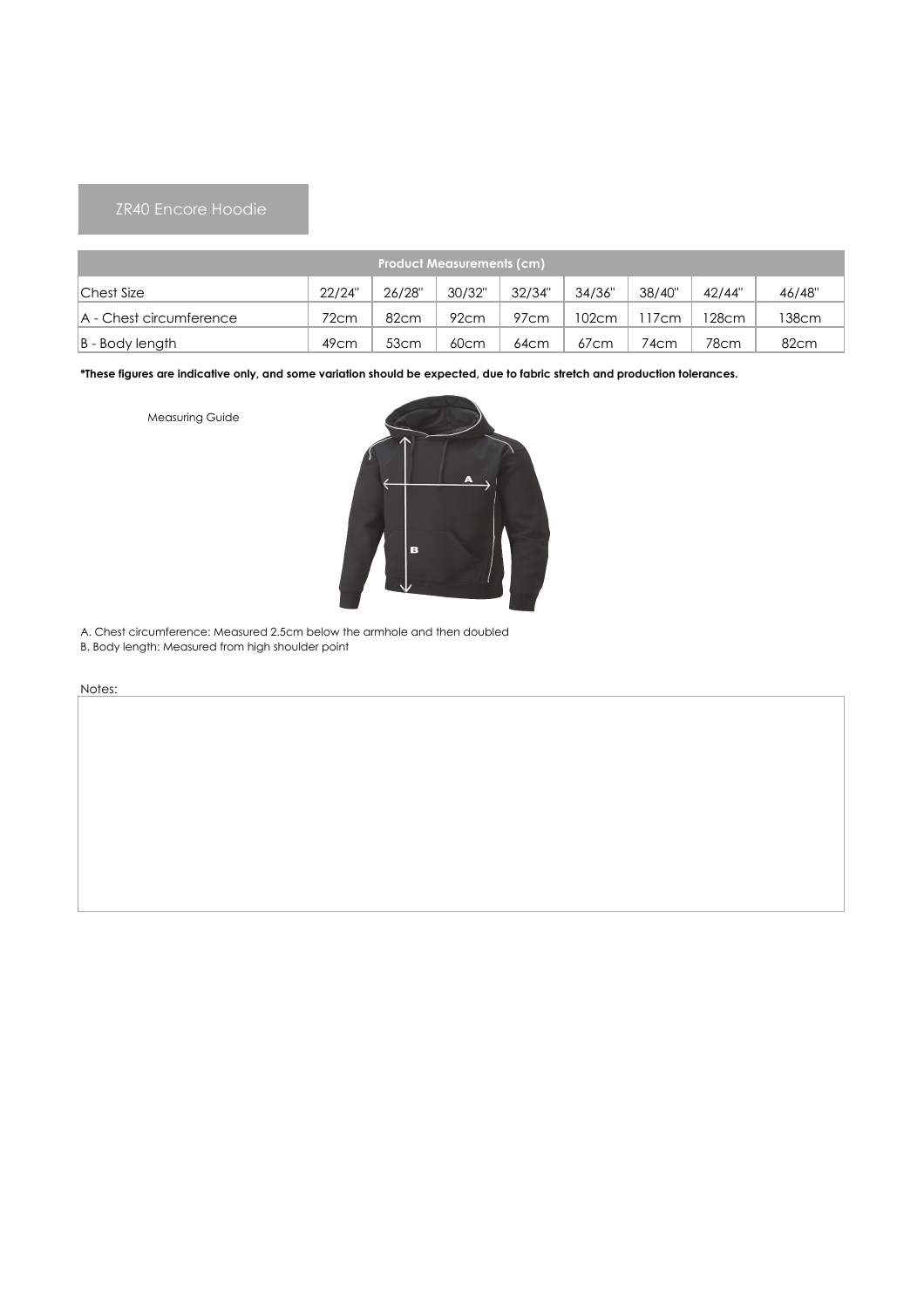| <b>Product Measurements (cm)</b> |                  |        |                  |        |                  |        |        |        |  |  |  |
|----------------------------------|------------------|--------|------------------|--------|------------------|--------|--------|--------|--|--|--|
| Chest Size                       | 22/24"           | 26/28" | 30/32"           | 32/34" | 34/36"           | 38/40" | 42/44" | 46/48" |  |  |  |
| A - Chest circumference          | 82cm             | 87cm   | 97 <sub>cm</sub> | 102cm  | 107cm            | 12cm   | 120cm  | 127cm  |  |  |  |
| $ B - Body$ length               | 51 <sub>cm</sub> | 54cm   | 59 <sub>cm</sub> | 63cm   | 67 <sub>cm</sub> | 69cm   | 73cm   | 75cm   |  |  |  |

Measuring Guide



A. Chest circumference: Measured 2.5cm below the armhole and then doubled

B. Body length: Measured from high shoulder point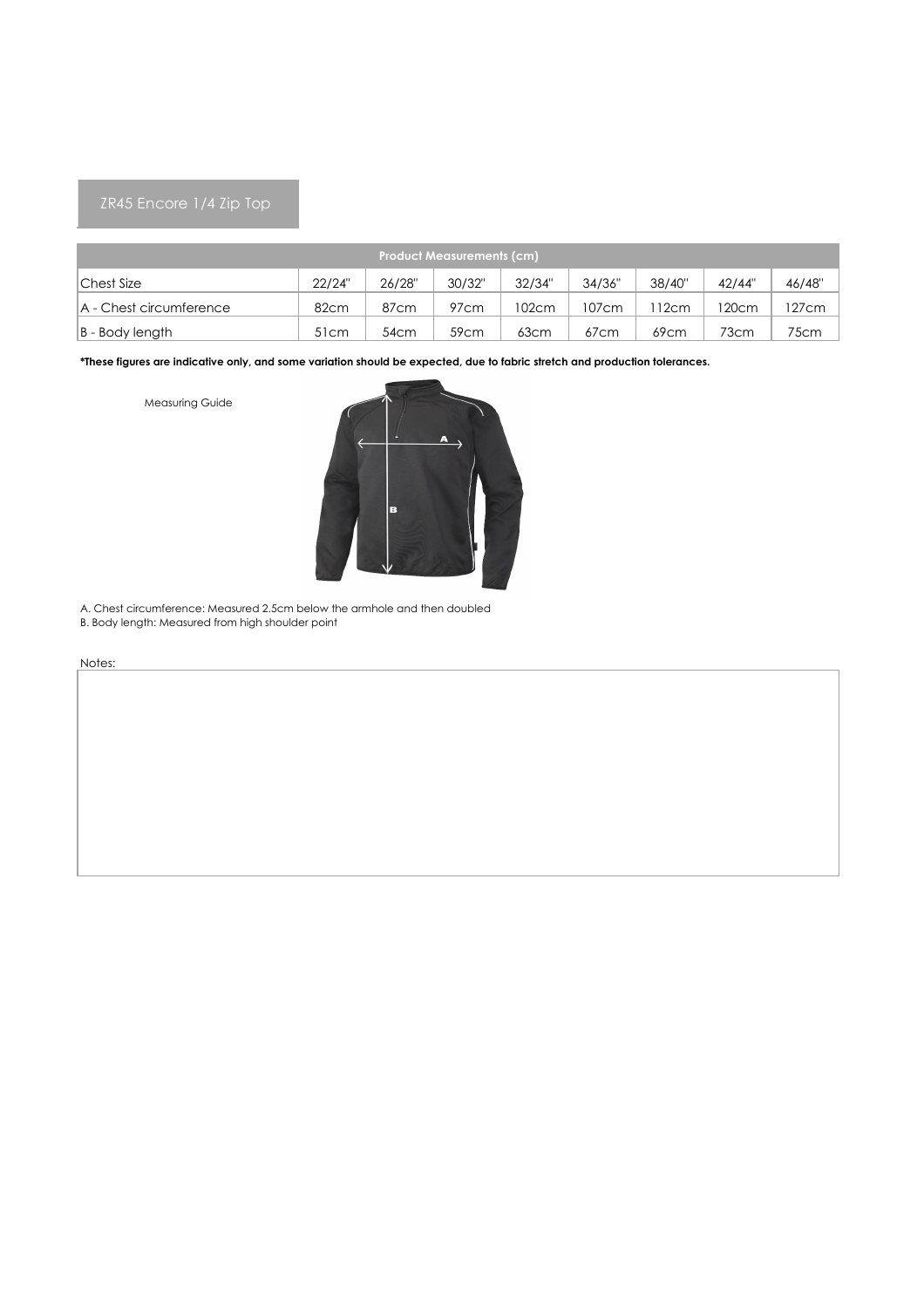| <b>Product Measurements (cm)</b> |                  |        |                  |        |        |        |        |        |  |  |  |
|----------------------------------|------------------|--------|------------------|--------|--------|--------|--------|--------|--|--|--|
| Chest Size                       | 22/24"           | 26/28" | 30/32"           | 32/34" | 34/36" | 38/40" | 42/44" | 46/48" |  |  |  |
| A - Chest circumference          | 82cm             | 87cm   | 97cm             | 102cm  | 107cm  | 12cm   | 120cm  | 127cm  |  |  |  |
| $ B - Body$ length               | 51 <sub>cm</sub> | 54cm   | 59 <sub>cm</sub> | 63cm   | 67cm   | 69cm   | 73cm   | 75cm   |  |  |  |

Measuring Guide



A. Chest circumference: Measured 2.5cm below the armhole and then doubled

B. Body length: Measured from high shoulder point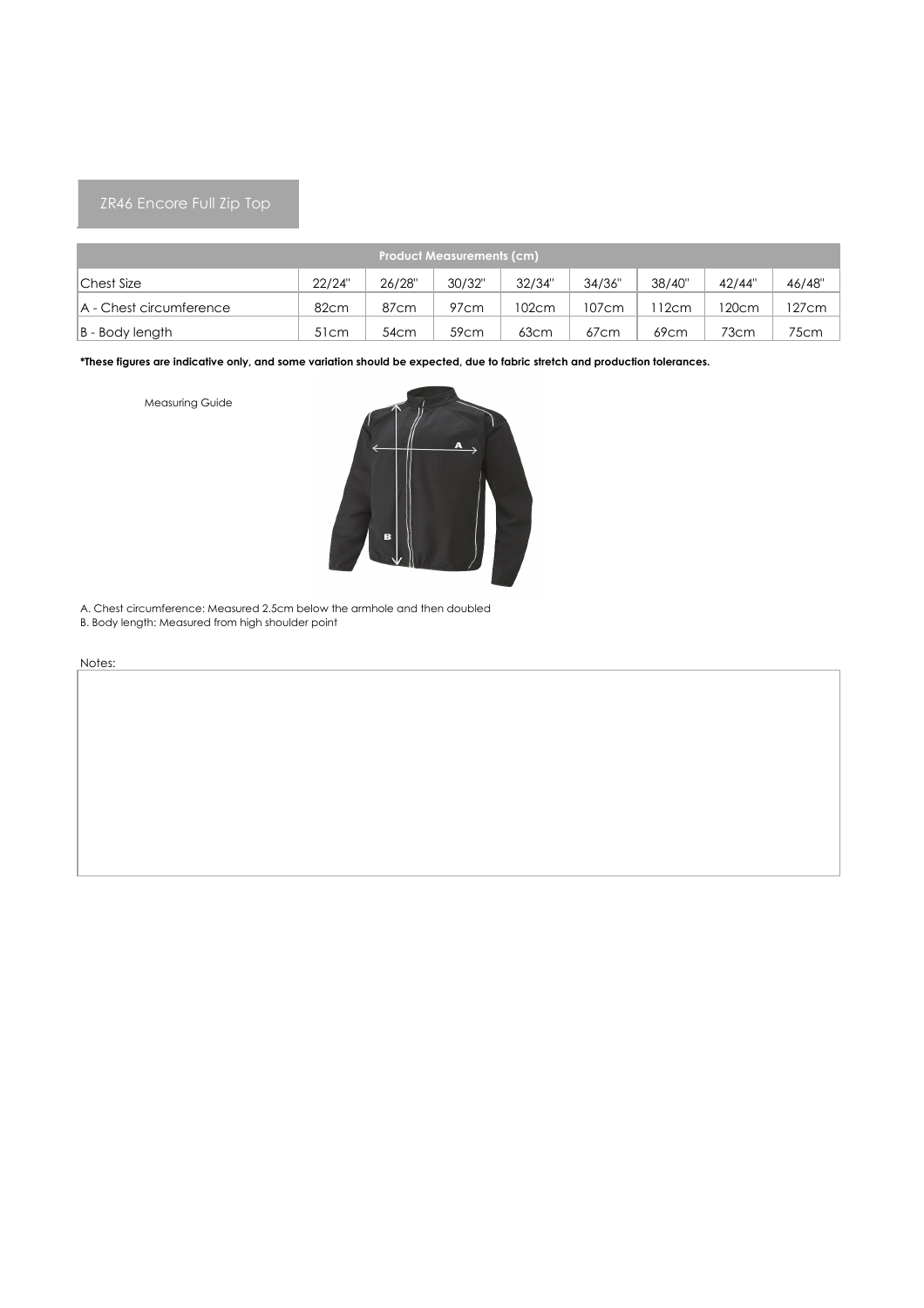# ZR50 Encore Short

| <b>Product Measurements (cm)</b> |                  |                  |                  |                  |                  |                  |                  |      |  |  |  |
|----------------------------------|------------------|------------------|------------------|------------------|------------------|------------------|------------------|------|--|--|--|
| Waist Size                       | 18/20"           | 20/22"           | 24/26"           | 28/30"           | 32"              | 34"              | 36"              | 38"  |  |  |  |
| A - Waist Size                   | 44 <sub>cm</sub> | 46 <sub>cm</sub> | 51 <sub>cm</sub> | 56 <sub>cm</sub> | 61 <sub>cm</sub> | 61 <sub>cm</sub> | 67 <sub>cm</sub> | 67cm |  |  |  |
| $ B - Leg$ length                | 27cm             | 30 <sub>cm</sub> | 36cm             | 39cm             | 41 <sub>cm</sub> | 44 <sub>cm</sub> | 44cm             | 46cm |  |  |  |

**\*These figures are indicative only, and some variation should be expected, due to fabric stretch and production tolerances.**

Measuring Guide



A. Waist circumference: Measured unstretched on the waistband and then doubled

B. Leg: Measured flat, from the top of the seam to the hem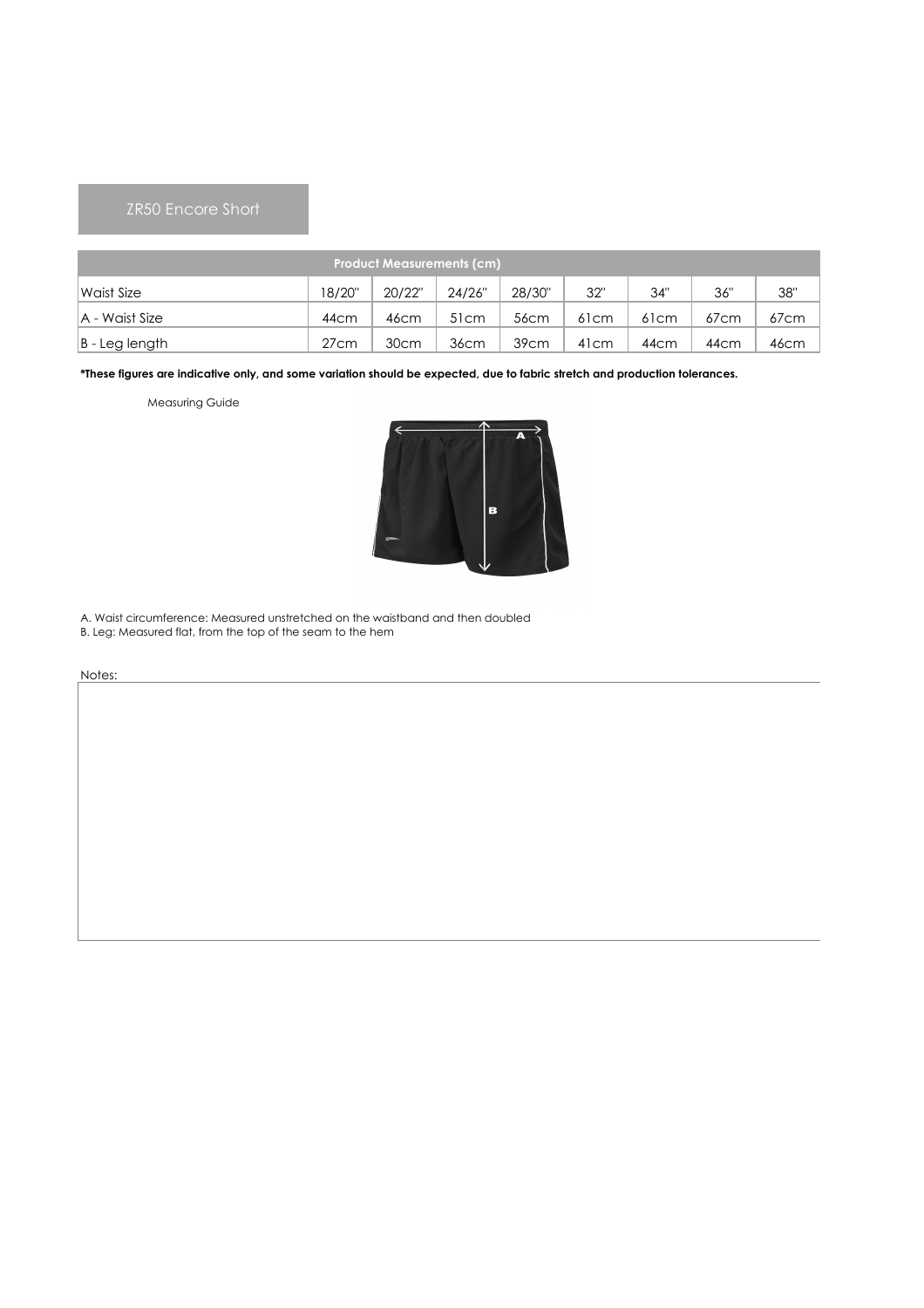| 40"  |
|------|
| 72cm |
| 46cm |